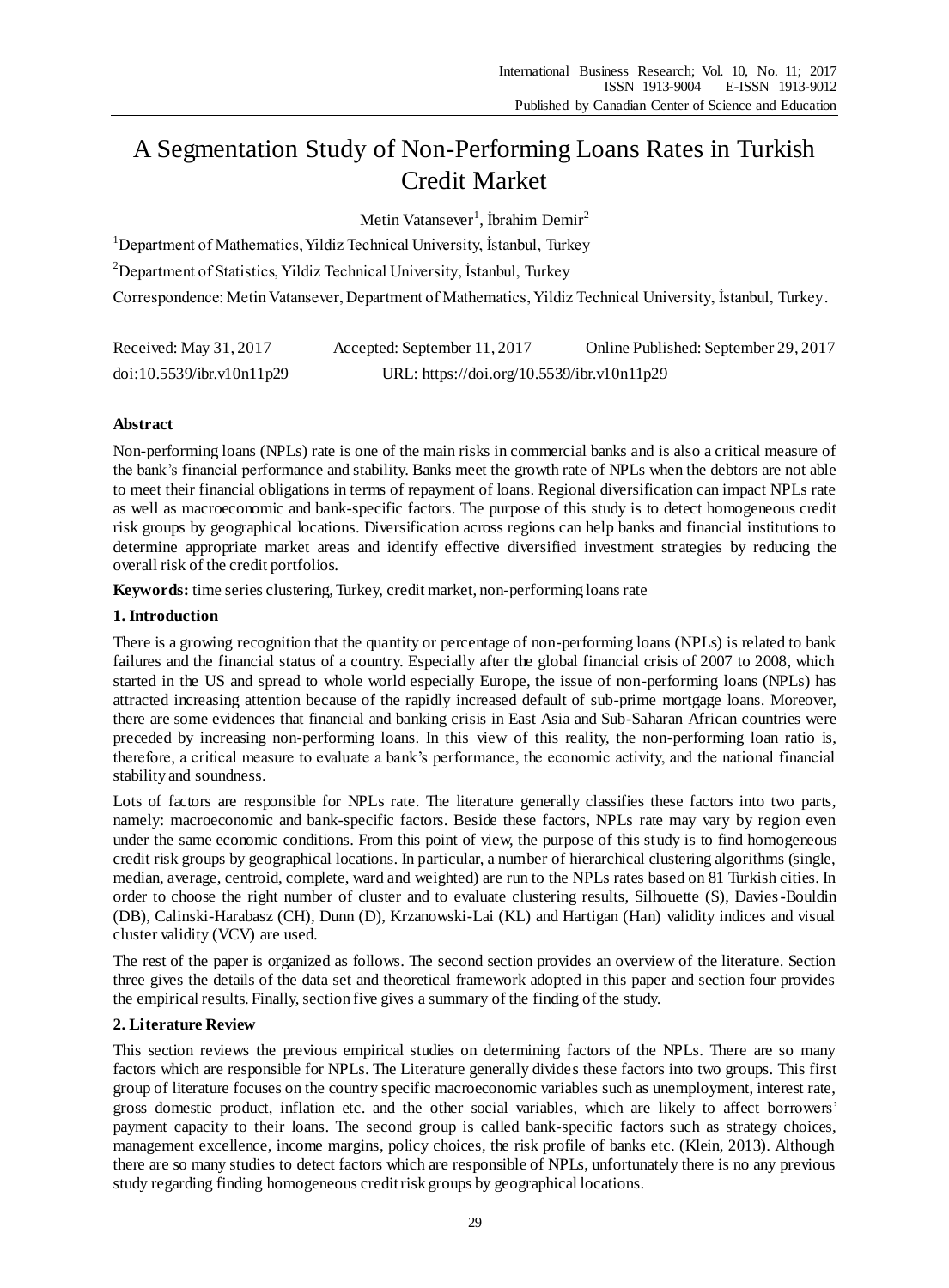Several studies were done to determine factors of NPLs on different banking systems in different countries. Table 1 indicates NPLs studies which were done in the US

| Paper                                                  | Variables                                                 | <b>Period of Data</b> | <b>Algorithms</b>              | Finding                                                                                                                                                        |
|--------------------------------------------------------|-----------------------------------------------------------|-----------------------|--------------------------------|----------------------------------------------------------------------------------------------------------------------------------------------------------------|
| Keeton<br>and<br>Morris (1987)                         | Loan losses for over<br>2.400<br>US<br>commercial banks   | 1979-1985             | linear<br>Simple<br>regression | Local economic conditions, the poor<br>performance of agriculture and energy<br>sectors explain the variation in loan<br>losses in commercial banks of the US. |
| <b>Sinkey</b><br>and<br>Greenwalt (1991)               | <b>NPLs</b><br>of<br>big<br>commercial banks in<br>the US | 1984-1987             | Log-linear<br>regression       | Several factors such as high-interest<br>rates, excessive lending and volatile<br>funds as having a positive impact on<br>NPLs of commercial banks in the US.  |
| Sample of US banks'<br>Gambera (2000)<br>delinquencies |                                                           | 1987-1999             | Bivariate VAR<br>models        | Farming income, unemployment rate,<br>housing permits, state annual permits and<br>bankruptcy fillings explain the quality of<br>bank asset.                   |

Table 1. Summary of NPLs studies on the US

NPLs are not only the problem of America but also the problem of the whole world so we focus on the studies conducted in the European countries and the rest of the world countries, respectively. Table 2 shows NPLs studies which focus on European countries.

Table 2. Summary of NPLs studies on Europe

| Paper                                          | <b>Variables</b>                                                                                                                                                                   | Period of<br>Data | <b>Algorithms</b>                 | <b>Finding</b>                                                                                                                                                                                                                                                                                                                         |
|------------------------------------------------|------------------------------------------------------------------------------------------------------------------------------------------------------------------------------------|-------------------|-----------------------------------|----------------------------------------------------------------------------------------------------------------------------------------------------------------------------------------------------------------------------------------------------------------------------------------------------------------------------------------|
| <b>Salas</b><br>and<br>Saurina(2002)           | Loans loss of commercial<br>and saving banks with<br>macroeconomic variables<br>in Spain                                                                                           | 1985-1997         | Dynamic model                     | Real growth in GDP, rapid credit<br>expansion, bank size, capital ratio and<br>market power explain variation in NPLs                                                                                                                                                                                                                  |
| Hoggarth,<br>Sorensen<br>and<br>Zicchino(2005) | with<br>Bank<br>loan<br>loss<br>macroeconomic variables<br>in the UK                                                                                                               | 1988-2004         | VAR model                         | Inflation and interest rates have a<br>positive<br>relationship<br>with<br>the<br>non-performing loans.                                                                                                                                                                                                                                |
| Chaibi and Ftiti<br>(2015)                     | <b>NPLs</b><br>$\sigma$ f<br>commercial<br>banks<br>in<br>France<br>and<br>Germany                                                                                                 | 2005-2011         | Dynamic<br>panel<br>data approach | (specifically<br>Macro-economic<br><b>GDP</b><br>growth, interest rate, unemployment rate,<br>and exchange rate) and bank-specific<br>variables have an effect on loan quality<br>in the both countries. According to the<br>results, French economy is more<br>susceptible<br>bank-specific<br>to<br>determinants rather than Germany |
| Kalirai<br>and<br>Scheicher(2002)              | <b>NPLs</b><br>the<br>Austria<br>$\mathbf{m}$<br>banking sector                                                                                                                    | 1990-2001         | Linear<br>regression              | Short-term nominal interest rate,<br>industrial production, the stock market<br>return and a business confidence index<br>explain loan quality in Austria.                                                                                                                                                                             |
| Vouldis<br>Louzis,<br>and<br>Metaxas(2010)     | NPLs in 9 largest Greek<br>banks                                                                                                                                                   | 2003-2009         | Dynamic<br>panel<br>data methods  | <b>GDP</b><br>Real<br>growth<br>the<br>rate.<br>unemployment rate and the lending rates<br>are determinants of NPLs                                                                                                                                                                                                                    |
| Bofondi<br>and<br>Ropele(2011)                 | NPLs in Italy                                                                                                                                                                      | 1990-2010         | Single-equation<br>time series    | NPLs is positively associated with the<br>unemployment rate and the short-term<br>nominal interest rate, while inversely<br>associated with the growth rates of real<br>gross domestic product and house<br>prices.                                                                                                                    |
| Berge<br>and<br>Boye(2007)                     | NPLs in Nordic banking<br>system                                                                                                                                                   | 1993-2005         | <b>ARCH</b> model                 | NPLs are highly associated with the<br>lending and unemployment rates.                                                                                                                                                                                                                                                                 |
| Klein (2013)                                   | NPLs in<br>different<br><sup>16</sup><br>countries<br>European<br>(Central.)<br>Eastern<br>and<br>South-Eastern<br>Europe)<br>with bank-specific<br>and<br>macroeconomic variables | 1998-2011         | Panel<br>data<br>model            | The quality of NPLs can be explained<br>by macroeconomic variables mainly.<br>There is a feedback effect on the loan<br>quality.                                                                                                                                                                                                       |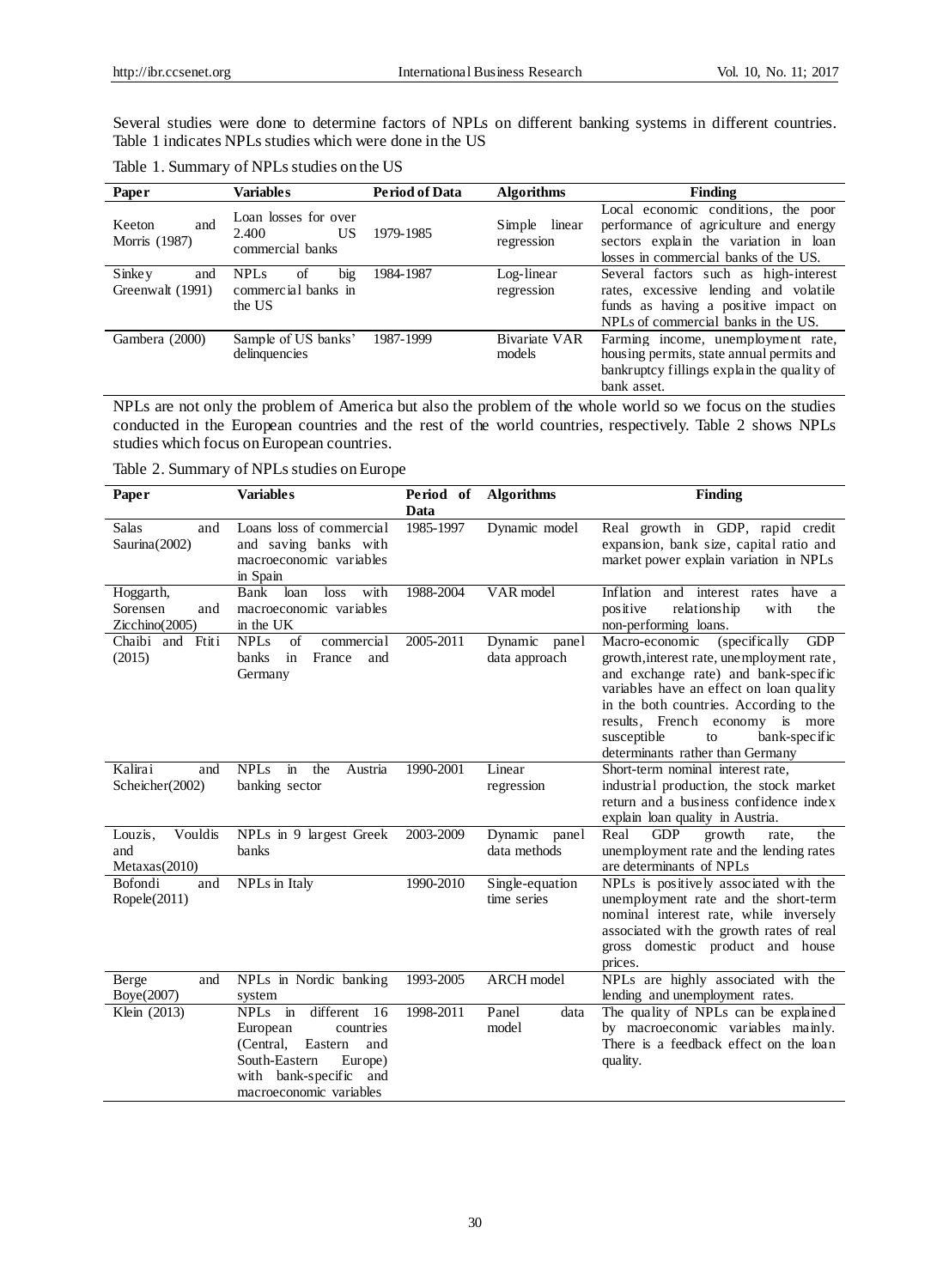Table 3 points out NPLs studies which concern on developing countries.

| Table 3. Summary of NPLs studies on developing countries |  |  |
|----------------------------------------------------------|--|--|
|                                                          |  |  |

| Paper                          | Variables                                                                                                 | Period<br>of      | <b>Algorithms</b>            | Finding                                                                                                                                                                                                                                                                 |  |
|--------------------------------|-----------------------------------------------------------------------------------------------------------|-------------------|------------------------------|-------------------------------------------------------------------------------------------------------------------------------------------------------------------------------------------------------------------------------------------------------------------------|--|
| Dash<br>and<br>Kabra(2010)     | Macroeconomic and bank<br>specific<br>variables<br>on<br><b>NPLs</b><br>of<br>India n<br>commercial banks | Data<br>1998-2008 | Panel<br>data<br>model       | Real income has negative significant effect on<br>NPLs on the other hand high-interest rate incur<br>greater NPLs                                                                                                                                                       |  |
| Shu (2002)                     | NPLs in Honk Kong                                                                                         | 1995-2002         | Linear<br>regression         | NPLs is negatively affected by the consumer<br>price inflation rate, gross domestic product<br>growth, property prices growth, but positively<br>affected by nominal interest rates.                                                                                    |  |
| Khemraj<br>and<br>Pasha (2009) | <b>NPLs</b><br>with<br>macroeconomic<br>and<br>bank-specific variables in<br>Guyanes banking sector       | 1994-2004         | Panel<br>repression<br>model | The Real effective exchange rate has a positive.<br>relationship with NPLs on the other hand<br>growth in gross domestic product has a<br>negative relationship with NPLs. Moreover,<br>there is a positive relationship between lending<br>rate and NPL <sub>s</sub> . |  |
| Fofack (2005)                  | Sub-Saharan<br>NPL <sub>s</sub><br>in<br>African Countries                                                |                   | Panel-based<br>model         | exchange<br>Economic<br>growth, real<br>rate<br>appreciation, the real interest rate, net interest<br>margins, and inter-bank loans have significant<br>effects on NPLs                                                                                                 |  |

The above studies are concerned about conventional banking but NPLs are not only the problem of conventional banking system also of Islamic banking. Table 4 indicates NPLs studies on Islamic banking system.

Table 4. Summary of NPLs studies on Islamic banking system

| Paper                             | <b>Variables</b>                         | <b>Period of Data</b> | <b>Algorithms</b> | Finding                                                                           |
|-----------------------------------|------------------------------------------|-----------------------|-------------------|-----------------------------------------------------------------------------------|
| Adebola,<br>Wan<br>Yusoff,<br>and | NPLs in the Islamic<br>banking sector in | 2007-2009             | ARDL method       | Interest rate has a positive relationship<br>with NPLs on the other hand producer |
|                                   |                                          |                       |                   |                                                                                   |
| Dahalan (2011)                    | Malaysia                                 |                       |                   | price index has a negative relationship                                           |
|                                   |                                          |                       |                   | with NPL <sub>s</sub>                                                             |
| Siddiqui, Malik NPLs in Pakistan  |                                          | 1996-2011             | Garch Model       | NPLs are associated with volatility on                                            |
| and $Shah(2012)$                  |                                          |                       |                   | interest rate                                                                     |

From the above literature review, it is obvious that we can identify the macroeconomic and bank-specific variables which have a strong relationship with the performance of loans. Otherwise, there is no any prior study analyzing homogeneous credit risk groups in terms of NPLs rates by geographical locations in Turkey, an emerging market. At this view, our paper is the initial academic study to analyze groups of cities with similar credit risk on the performance of loans.

#### **3. Turkish Credit Market and Non-Performing Loans**

Banking institutions play a very important role in Turkish financial system. According to the last updated 2016 statistics, total banks' assets are around numbers which is 96 percentage of the total assets of financial systems. Some financial statistics of banking sector are given on Table 5.

| Billion USD Dolar | 1980  | 1990 | 1995 | 2000 | 2005 | 2010 | 2011 | 2012 | 2013  | 2014  | 2015  |
|-------------------|-------|------|------|------|------|------|------|------|-------|-------|-------|
| Deposit           |       | 33   | 45   | 102  | 189  | 400  | 370  | 433  | 443   | 555   | 429   |
| Loans             | 10    | 27   | 29   | 51   | 114  | 331  | 352  | 433  | 477   | 520   | 500   |
| Assets            | 19    | 58   | 69   | 155  | 296  | 626  | 614  | 730  | 768   | 812   | 766   |
| % Loans/GDP       | -     |      | -    | 20.5 | 23.6 | 46.3 | 51.2 | 54.3 | 64.8  | 69.2  | 74.7  |
| % Assets/GDP      |       |      | -    | 62.5 | 61.2 | 87.5 | 89.4 | 91.6 | 104.3 | 108   | 114.5 |
| % Loans/Assets    | 53.7  | 47.0 | 42.5 | 32.9 | 38.6 | 52.9 | 57.2 | 59.2 | 62.1  | 64.1  | 65.2  |
| %Loans/Deposit    | 109.6 | 84.0 | 65.4 | 50.0 | 60.4 | 82.8 | 95.1 | 99.9 | 107.  | 114.4 | 116.6 |

Table 5. Financial statistics of banking sector

Source: The Banks Association of Turkey

The financial liberalization process is started in the 1980s in Turkey. During this decade, so many structural changes occurred in the financial market: abolishing ceilings on interest, setting up interbank money market, establishing Capital Marked Board (CMB) and Istanbul Stock Exchange (ISE). These liberalization attempts have enhanced the efficiency, the competition and increased the availability and sources of finance in the financial market, considerably (Yayla, Hekimoğlu and Kutlukaya, 2008).

During the 1990s, although there is a legal regulation in banking and financial services fields, the autonomous authority are still missing to use this legal regulation. From the point of the necessity, Banking Regulation and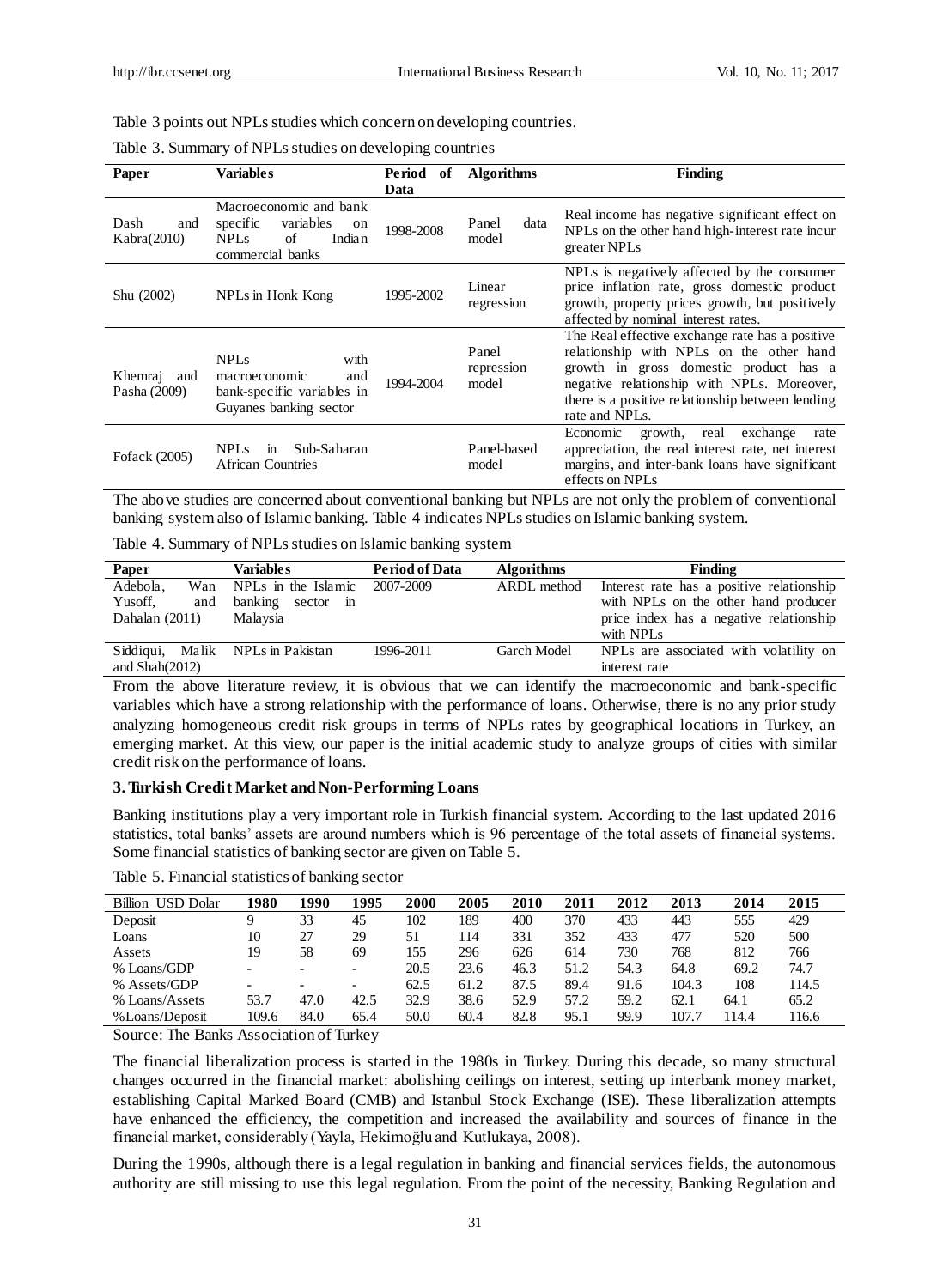Supervision Agency (BRSA) is founded authority to regulate and supervise the banking sector as the independent in 2000. All these positive developments make the Turkish banking sector move away from the traditional banking activities (BRSA, 2001).

We can see easily the important financial developments regarding bank balance sheets since the 1980s. Total assets of the banking sector increased from 19 Billion USD 1980 (62.5 % of GDP) to 766 Billion USD (114.5 % of GDP) in 2015. Moreover deposit significantly increased from 9 Billion USD in 1980 to 429 Billion USD in 2015, which is 4.667 % increasing. The share of loans in total assets of the banking sector decreased from 47.0 % in 1990 to about 32.9 % in 2000 and increased to 65.2 % in 2015. The ratio of loans to deposits declined from 84 % in 1990 to 50 % in 2000 and increased to 116.6 % in 2015. The total loans to GDP ratio is increased from 20.5 % in 2000 to about 74.7 % in 2015. Figure 1 shows the development of loans and economic growth of Turkish banking sector.





The Turkish banking sector was severely tested by local and global financial crises in 1994, 2000, 2001 and 2008. These financial crises badly impact on the Turkish economy and the banking sector. To get a better sense of the banking sector in aggregate loan quality, we look at the loan performance shown in Figure 2.



Figure 2. The Development of NPLs/Total Loans in Turkish Banking Sector

As seen from Figure 2, there are gradual increases in the NPLs rate before the economic crisis 2001 in Turkish banking sector. NPLs rate is 2.13% in 1997, raised significantly to 37.44% in 2001. Between 1997-2002, 21 banks with poor financial structure were transferred to Saving Deposit Insurance Fund (Yayla, Hekimoğlu and Kutlukaya, 2008).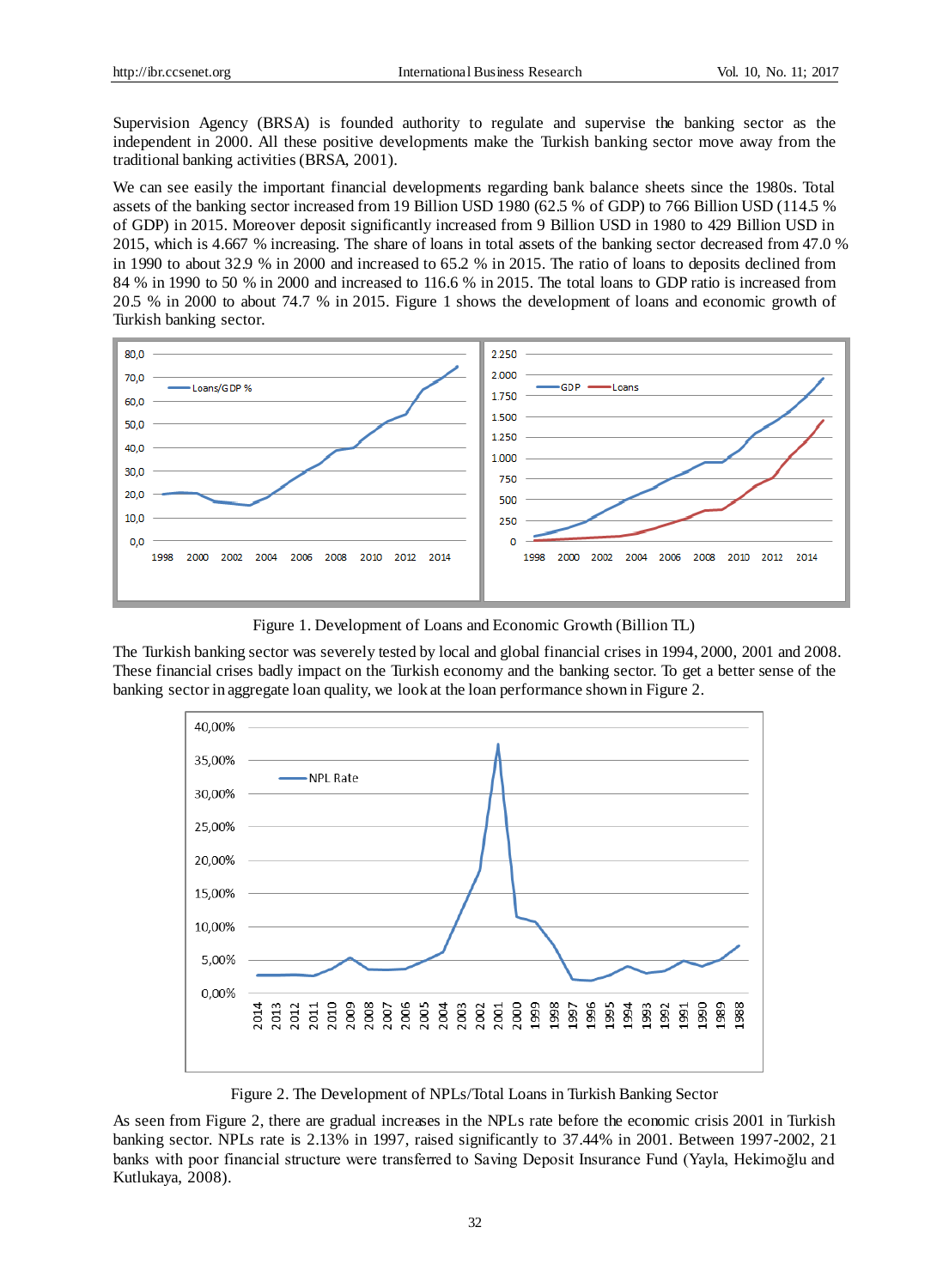The main reason for the increase in NPLs rate in Turkish Banking sector is that the regulatory institutions were not independent from the political authority to regulate and supervise the banking sector effectively. With establishing Banking Regulation and Supervision Agency (BRSA) NPLs rate falls down significantly (BRSA, 2001). From this point it can be said that Turkish banking sector is completely different before the economic crises in 2001.

## **4. Data and the Theoretical Framework**

In the following subsections, we give a summary of data and such a sort explanation of the theoretical scheme of the time series clustering models and cluster procedures respectively.

## *4.1 Overview of Data*

The aim of this study is to detect homogenous credit risk groups for Turkish credit market based on 81 Turkish cities. For the description of the potential credit risk, we use individually the aggregate rate of nonperforming loans (NPLs) for each city which consists of all kind of loans including consumer, housing, auto, credit cards and the other loans of all banks.

Based on the countries' financial condition and legislation, non-performing loans' term (NPLs) can be different. In Turkey, non-performing loans are defined as a loan that hasn't been paid for ninety days or more. NPLs rate is basically the amount of non-performing loans over total loans, expressed as a percentage. The time series data covers the quarterly period 2007Q4 – 2014Q1, a total of 26 observations, because of the data availability and is collected from Banking Regulation and Supervision Agency. Table 6 summaries some descriptive statistics of NPLs rates of these 81 cities.

|                   |         |       |        | Sandart          |                      |         |       |       | Sandart          |
|-------------------|---------|-------|--------|------------------|----------------------|---------|-------|-------|------------------|
| <b>Cities</b>     | Average | Min   | Max    | <b>Deviation</b> | <b>Cities</b>        | Average | Min   | Max   | <b>Deviation</b> |
| <b>ADANA</b>      | 5,09%   | 3,81% | 7,71%  | 1,16%            | <b>KAHRAMANMARAS</b> | 3,08%   | 1,83% | 5,42% | 1,19%            |
| <b>ADIYAMAN</b>   | 3,13%   | 2,36% | 5,03%  | 0.80%            | <b>KARABÜK</b>       | 4,08%   | 1,92% | 8,97% | 2,24%            |
| AFYONKARAHİSAR    | 3,55%   | 2,31% | 5,67%  | 1,03%            | KARAMAN              | 2,10%   | 1,02% | 3,43% | 0,72%            |
| AĞRI              | 3,99%   | 1,89% | 7,04%  | 1,87%            | <b>KARS</b>          | 4,39%   | 2,62% | 6,98% | 1,43%            |
| AKSARAY           | 3,25%   | 2,00% | 5,00%  | 0.82%            | KASTAMONU            | 2,70%   | 1,53% | 4,59% | 0,89%            |
| AMASYA            | 3,37%   | 1,63% | 5,97%  | 1,20%            | <b>KAYSERİ</b>       | 5,24%   | 2,76% | 9,05% | 2,17%            |
| ANKARA            | 3,25%   | 2,37% | 4,66%  | 0,66%            | KIRIKKALE            | 4,29%   | 2,92% | 7,02% | 1,25%            |
| <b>ANTALYA</b>    | 3,87%   | 2,37% | 6,07%  | 0,98%            | KIRKLARELİ           | 3,75%   | 1,76% | 6,20% | 1,24%            |
| <b>ARDAHAN</b>    | 4.79%   | 2.03% | 8.68%  | 2.58%            | <b>KIRSEHIR</b>      | 2.12%   | 1,28% | 3.55% | 0.78%            |
| <b>ARTVIN</b>     | 5,07%   | 2,78% | 8,99%  | 1,92%            | KİLİS                | 3,69%   | 2,09% | 6,13% | 1,29%            |
| <b>AYDIN</b>      | 4,60%   | 2,01% | 8,41%  | 1,71%            | <b>KOCAELİ</b>       | 2,99%   | 2,04% | 5,31% | 1,00%            |
| <b>BALIKESIR</b>  | 3,30%   | 2,16% | 5,79%  | 1,13%            | <b>KONYA</b>         | 3,93%   | 2,52% | 6,66% | 1,29%            |
| <b>BARTIN</b>     | 3,77%   | 1,59% | 6,10%  | 1.16%            | KÜTAHYA              | 4,78%   | 3,44% | 7,67% | 1,29%            |
| <b>BATMAN</b>     | 3,87%   | 2,58% | 5,80%  | 0,92%            | MALATYA              | 3,16%   | 1,97% | 5,25% | 0,98%            |
| <b>BAYBURT</b>    | 4,22%   | 1,29% | 9,38%  | 2,44%            | MANİSA               | 3,74%   | 2,29% | 6,59% | 1,33%            |
| <b>BİLECİK</b>    | 4,07%   | 2,27% | 7,19%  | 1,46%            | <b>MARDIN</b>        | 3,14%   | 2,22% | 4,47% | 0,61%            |
| BINGÖL            | 1,41%   | 0,89% | 1,99%  | 0,31%            | <b>MERSIN</b>        | 4,57%   | 3,32% | 7,63% | 1,24%            |
| <b>BITLIS</b>     | 2,97%   | 1,08% | 6,09%  | 1,74%            | MUĞLA                | 4,24%   | 1,57% | 7,34% | 1,58%            |
| <b>BOLU</b>       | 2,89%   | 1.31% | 5.60%  | 1.27%            | <b>MUS</b>           | 4.09%   | 1,94% | 7,70% | 1.76%            |
| <b>BURDUR</b>     | 3,62%   | 1.36% | 6.11%  | 1.32%            | NEVSEHIR             | 3,56%   | 1,92% | 5.72% | 1.15%            |
| <b>BURSA</b>      | 3,67%   | 2,40% | 6,69%  | 1,36%            | NİĞDE                | 2,21%   | 0,84% | 3,81% | 0,76%            |
| <b>ÇANAKKALE</b>  | 3,62%   | 1,35% | 5,71%  | 1,11%            | ORDU                 | 3,43%   | 1,31% | 6,51% | 1,47%            |
| <b>CANKIRI</b>    | 2,81%   | 1,28% | 4,81%  | 1,00%            | OSMANİYE             | 3,06%   | 2,07% | 4,83% | 0,84%            |
| <b>CORUM</b>      | 3,11%   | 1,78% | 5.04%  | 0.95%            | RİZE                 | 2,88%   | 1.71% | 4,89% | 0,96%            |
| DENIZLI           | 6,07%   | 3,15% | 12,61% | 2,41%            | <b>SAKARYA</b>       | 4,26%   | 2,69% | 8,04% | 1,57%            |
| <b>DİYARBAKIR</b> | 5,44%   | 3,48% | 7,91%  | 1,21%            | SAMSUN               | 3,91%   | 1,62% | 7,43% | 1,66%            |
| DÜZCE             | 5,37%   | 2,68% | 8,70%  | 1,69%            | <b>SIIRT</b>         | 2,26%   | 0,81% | 4.40% | 1,40%            |
| EDİRNE            | 3,20%   | 2,12% | 5,40%  | 1.04%            | SINOP                | 2,45%   | 1,56% | 3,48% | 0,66%            |
| ELAZIĞ            | 3,38%   | 1,99% | 5,49%  | 1,06%            | <b>SİVAS</b>         | 4,36%   | 2,55% | 7,02% | 1,41%            |
| ERZÍNCAN          | 2,91%   | 1,87% | 4.59%  | 0.80%            | SANLIURFA            | 4,45%   | 3,18% | 6,90% | 1.08%            |
| ERZURUM           | 4,45%   | 2,00% | 7,11%  | 1,96%            | <b>SIRNAK</b>        | 3,45%   | 2,64% | 5,43% | 0,84%            |
| <b>ESKİSEHİR</b>  | 2,96%   | 2,08% | 5,29%  | 0,96%            | TEKİRDAĞ             | 4,04%   | 2,20% | 7,57% | 1,64%            |
| GAZIANTEP         | 3,66%   | 1,78% | 7,18%  | 1,74%            | <b>TOKAT</b>         | 3,69%   | 2,00% | 5,66% | 1,12%            |
| GİRESUN           | 4,76%   | 2,98% | 7,77%  | 1,39%            | <b>TRABZON</b>       | 4,24%   | 2,61% | 7,55% | 1,51%            |
| <b>GÜMÜSHANE</b>  | 3,39%   | 0.94% | 7.16%  | 1.53%            | TUNCELİ              | 1,26%   | 0,59% | 2,18% | 0,39%            |
| <b>HAKKARI</b>    | 3,81%   | 1,85% | 7,01%  | 1,65%            | <b>USAK</b>          | 4,19%   | 2,40% | 6,94% | 1,36%            |
| <b>HATAY</b>      | 2,38%   | 1,41% | 3,77%  | 0,76%            | VAN                  | 3,34%   | 2,12% | 4,97% | 0,78%            |
| IĞDIR             | 5,54%   | 3,53% | 8,74%  | 1,80%            | YALOVA               | 3,47%   | 1,62% | 6,07% | 1,25%            |
| <b>ISPARTA</b>    | 3,31%   | 1,37% | 6,32%  | 1,32%            | YOZGAT               | 3,47%   | 2,45% | 4,41% | 0,54%            |
| <b>ISTANBUL</b>   | 3,70%   | 2,20% | 7,22%  | 1,56%            | ZONGULDAK            | 4,95%   | 2,45% | 8,74% | 1,74%            |
| <b>İZMİR</b>      | 4,61%   | 3,23% | 7,26%  | 1,24%            |                      |         |       |       |                  |

Table 6. Summary statistics of the NPLs rates from 2007Q4 to 2014Q1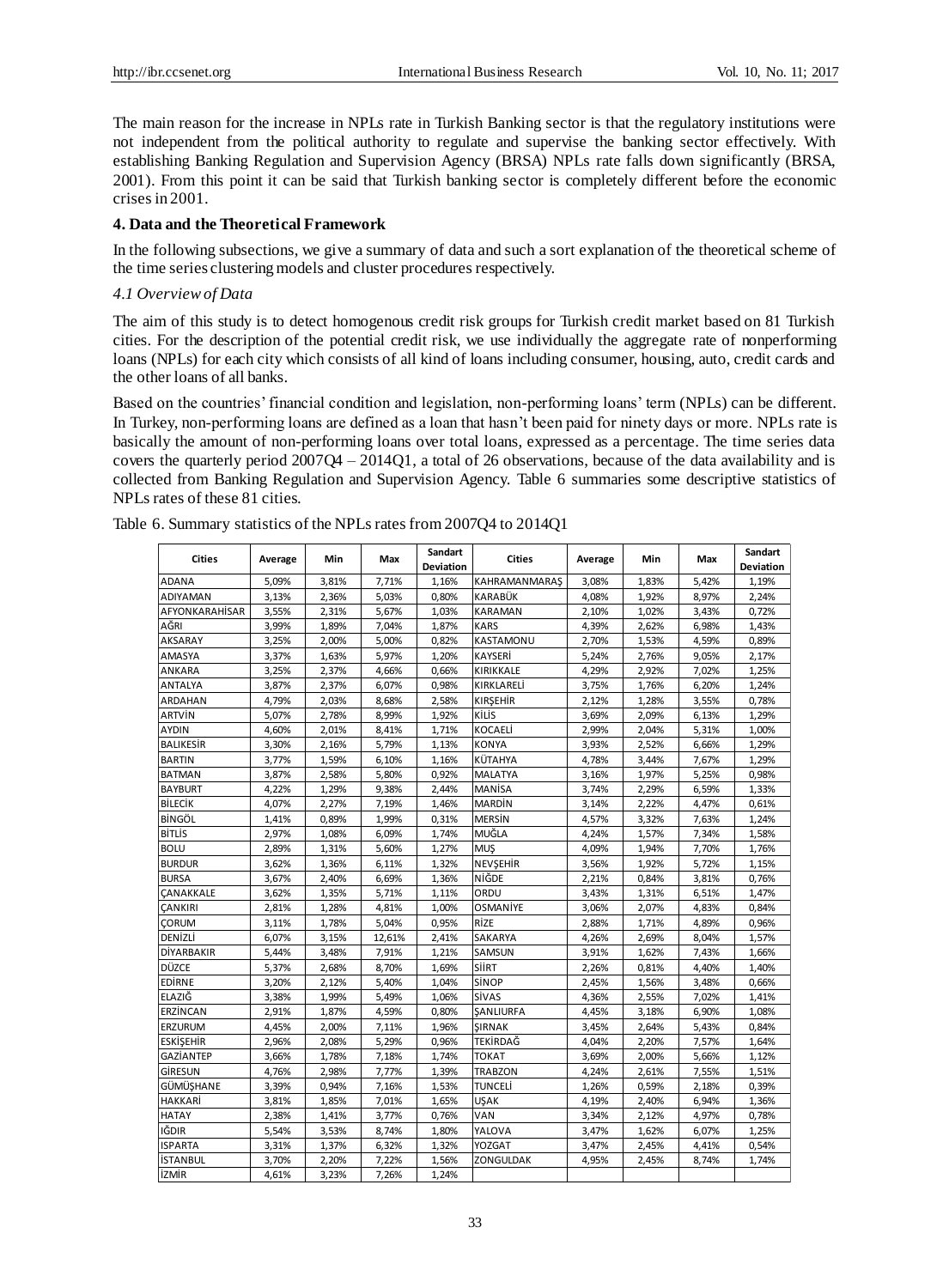#### *4.2 Theoretical Framework*

#### 4.2.1 Clustering

Time series clustering is an unsupervised technique for finding similar/homogenous groups in data, called clusters, based on similarity or dissimilarity measures. Hence, time series are similar in the same cluster. Clustering techniques have been applied to a wide variety of fields such as finance, computer sciences, engineering, life and medical sciences, earth sciences, social sciences and economics (Xu and Wunsch, 2005). While many clustering techniques were studied in different domains, most of these techniques are based on the assumption that data objects can be given as static points in multidimensional spaces. Unfortunately, the assumption does not always work. As an important class of these problems, time series is a sequence of data points changed with the time that founded in many application from science, engineering, business, finance, economics, health care to other domains (Liao, 2005).

A wide range of cluster methods is available for the static data in the literature. Han and Kambar (2001) divided clustering techniques for handling various static data into five main groups: hierarchical, partitioning, density-based, model-based, and grid-based techniques. Otherwise, diverse algorithms have been evolved to cluster a bunch of different forms of time series data. As stated by Liao (2005), there are three major approaches in time series clustering: raw-data-based, feature-based and model-based. The existing static data clustering algorithms can be applied for the time series data directly. This approach is called raw-data-based clustering. The main logic of this approach depends on replacing the distance/similarity measure for static data with a suitable one for time series. Beside this approach, there are feature-based and model-based methods which use features or model parameters of time series for conventional clustering algorithms, respectively (Liao, 2005).

In this study, hierarchical clustering methods are used because of the following reasons: great visualization feature, the capability of using time series with different length and working without knowing any parameter such as the number of clusters (Xu and Wunsch, 2005 ; Liao, 2005).

Hierarchical clustering technique basically organizes data by creating a tree of clusters based on the distance or similarity between them. The cluster tree named a dendrogram is generally used to show the process of hierarchical clustering. It displays how data points are clustered together bit-by-bit. Clustering outcomes can be kept by cutting the dendrogram at different levels. This representation gives very informative summaries and visualization for the potential data clustering frames (Xu and Wunsch, 2005 ; Liao, 2005).

There are commonly known two groups of hierarchical clustering approaches: agglomerative and divisive. The agglomerative approach starts by placing each observation in its own clusters and then merges these pair of initial clusters into larger and larger clusters, until all observations are in a single cluster or until certain final willed number of clusters fulfilled. The divisive approach does just the inverse of agglomerative hierarchical clustering by starting with all points in one cluster. It split the cluster into smaller and smaller groups (Han and Kamber, 2001). Figure 3 displays a dendrogram of divisive hierarchical clustering approach for 7 time series (Keogh and Kasetty, 2003).



Figure 3. A Hierarchical clustering of 7 time series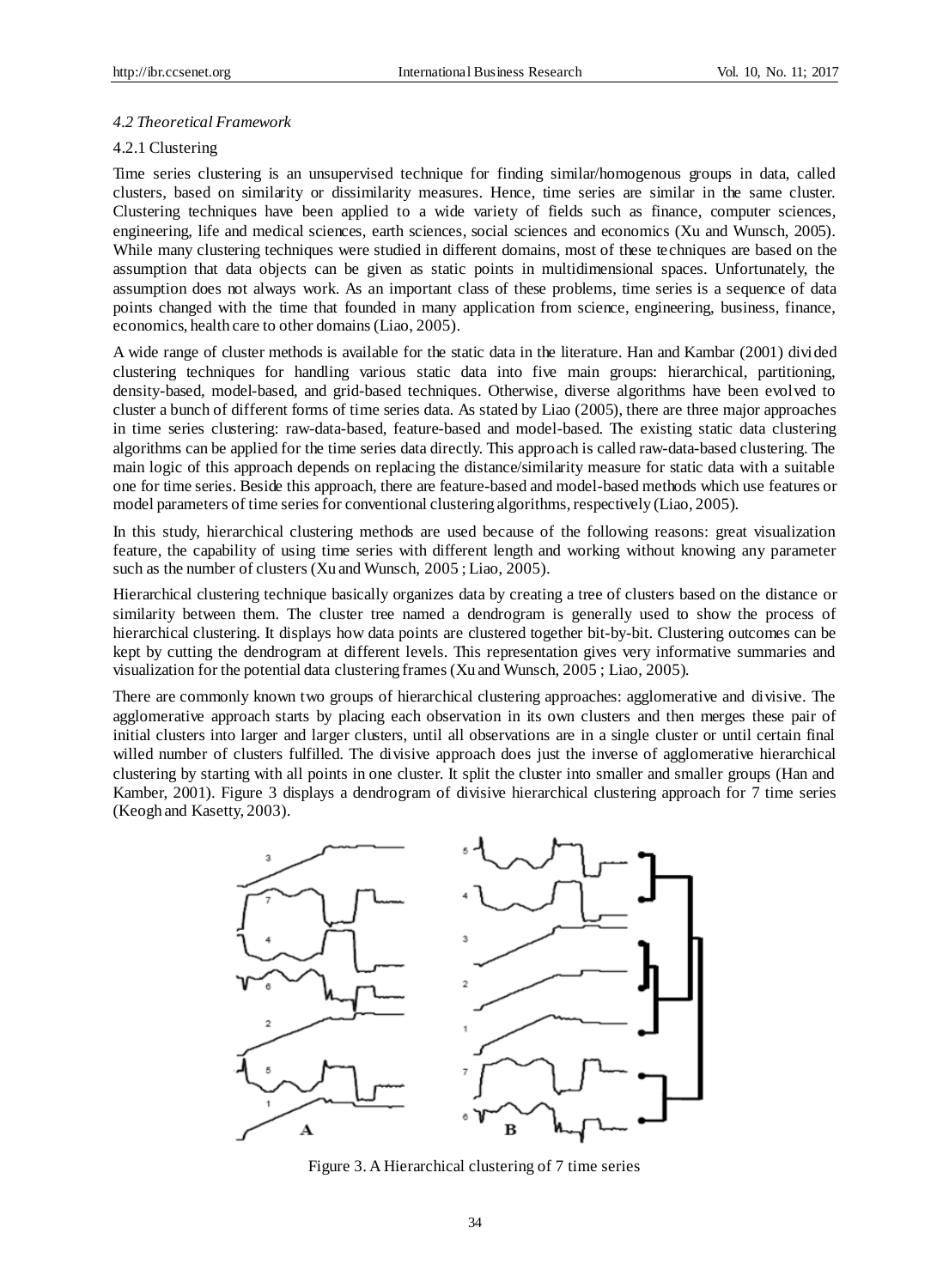#### 4.2.2 Clustering Procedure

Raw-data-based time series cluster analysis basically consists of three main steps:

- **1. Clustering Algorithm Design or Selection:** Choosing clustering algorithm affects the quality of clustering results. Almost all clustering algorithms directly work on proximity (similarity/dissimilarity) measures, which affect the quality of these results, either. Therefore, it is crucial to carefully select right proximity measures and cluster algorithms in order to design an appropriate cluster strategy and to get more homogenous clusters (Xu and Wunsch, 2005 ; Liao, 2005).
- **2. Cluster Validation:** Clustering validation is concerned with the evaluation of the goodness of clustering results. To get good clustering results, it helps to learn which clustering proximity measures and clustering algorithms should be chosen, how many clusters are hidden in the data, wherever the clusters obtained are meaningful, well separated and homogenous (Xu and Wunsch, 2005 ; Liao, 2005).
- **3. Result Interpretation:** The main purpose of clustering is to provide users meaningful knowledge from the raw data then it can help to solve problems encountered. (Xu and Wunsch, 2005 ;Liao, 2005).



Figure 4. Clustering procedure (Xu and Wunsch, 2009)

Figure 4 presents the three steps of the clustering procedure. Cluster analysis is not a one-shot process. In many cases, it is repetition until finding satisfied cluster results.

#### **5. Development of the Clustering Model and Evaluation of Study Results**

As mentioned above, raw-data-based time series cluster procedure consists of three steps. In the first step, namely clustering algorithm design/selection step, we need to choose right proximity measure (similarity or dissimilarity metric) and clustering algorithm to get more accurate homogeneous results.

In this study, single, median, average, centroid, complete, ward and weighted hierarchical clustering algorithms are run with proximity measures such as Euclidean, Cityblock, Minkowski, Chebychev, Mahalanobis, Cosine, correlation and spearman to the 81 Turkish cities' NPLs rates by using Matlab R2012b statistics toolbox. Silhouette (S), Davies-Bouldin (DB), Calinski-Harabasz (CH), Dunn (D), Krzanowski-Lai (KL) and Hartigan (Han) validity indices are run to measures their performance and compared with the result of visual cluster validity (VCV) All the details of all these algorithms, proximity measures and validity indices can be obtained from the Cluster Validity Analysis Platform (Wang, 2007; Xu and Wunsch II, 2005, 2009).

Silhouette index is used to select right proximity measures with right clustering algorithms as selecting criteria. Silhouette index ranges from -1 to +1. High values mean that the quality of clustering results is appropriate. On the other hand, low or negative values means that cluster results are poor. From this point, the highest Silhouette value indicates that the best clustering algorithm and proximity measures are respectively complete hierarchical clustering algorithm and Euclidean for this data .

The second step in clustering process is cluster validation where we decide optimum the number of clusters and evaluate whether the goodness of results is satisfying or not. We use Euclidean proximity measure which is the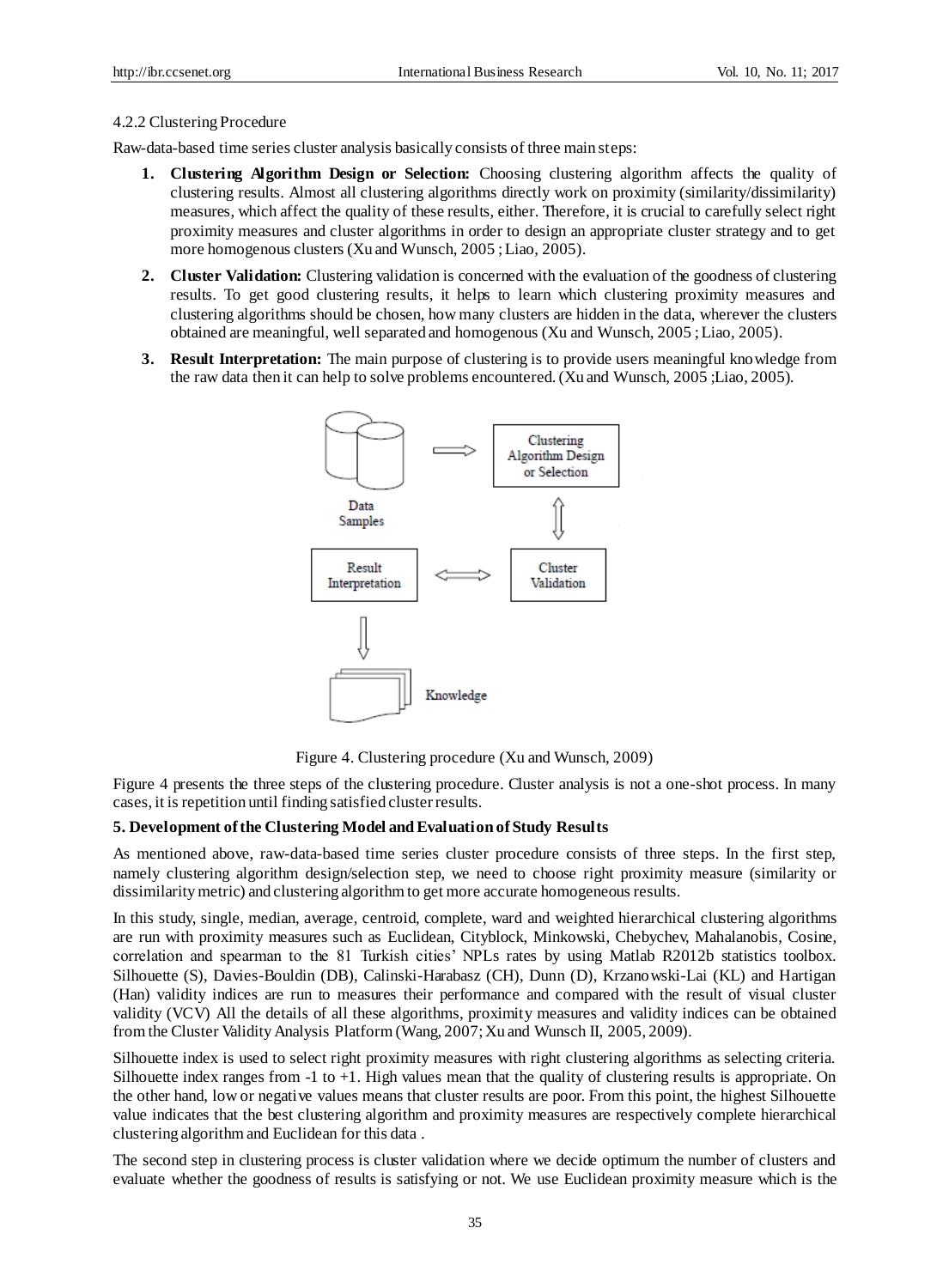1

representative distance measurement to assess the inter-object similarity/dissimilarity in the hierarchical clustering algorithm, and it is the straight-line distance between data points in multi-dimensional space. It concentrates on the degree of the distances and data points that are near to each other. In this study, the 81x81 Euclidean distance matrix is chosen as input of clustering, to maximize the distances between heterogeneous credit markets (similarly minimizing the distance within grouped credit markets). After getting the distance matrix, we run single, median, average, centroid, complete, ward and weighted hierarchical clustering algorithms to classify the individual univariate NPLs rates of the 81 Turkish cities into 10 clusters. Then Silhouette (S), Davies-Bouldin (DB), Calinski-Harabasz (CH), Dunn (D), Krzanowski-Lai (KL) and Hartigan (Han) validity indices<sup>1</sup> are run to determine the number of optimum clusters. Table 7 shows the cluster validity index results obtained from Matlab Statistics Toolbox and the Cluster Validity Analysis Platform (Wang, 2007).

Table 7. Optimum cluster numbers for 81 NPLs rates

| <b>Cluster Algorithms</b> | DB | CН | KL | Han |
|---------------------------|----|----|----|-----|
| Average                   |    |    |    |     |
| Centroid                  |    |    |    |     |
| Complete                  |    |    |    |     |
| Median                    |    |    |    |     |
| Single                    |    |    |    |     |
| Ward                      |    |    |    |     |
| Weighted                  |    |    |    |     |

In Table 7, Davies-Bouldin and Calinski-Harabasz indices suggest different cluster numbers compared to other validity indices where Silhouette, Dunn, Krzanowski-Lai and Hartigan indicate two optimum clusters. The frequency of cluster numbers is 2 that highlight the true number of clusters in these data depended on these indices. But deciding a convenient cluster number is still exacting problem. In order to overcome this exacting problem, visual approaches (visual cluster validity) can be applied (Bezdek and Hathaway, 2002). The cluster validity (VCV) is the one of the visual approaches for multi-dimensional data. The basic logic behind this approach is to map the data into an image schema, applying the grey or colors scale values to show the important degree of each variable for every data points (Hepşen and Vatansever, 2012).

The VCV approach replaces rows and columns of the similarity/dissimilarity matrix applying the cluster classes after some clustering algorithms have been run. Otherwise, the original order of data points has been classified such that the members of every cluster lie in sequential rows and columns of the permuted proximity matrix. It is obvious that assigned light (dark, depending on the grey scale) squares along the diagonal show compact clusters indicating well separated from neighboring points. If there is no contain significant clusters in the data then this is easily seen in the image (Hepşen and Vatansever, 2012).

In this paper, the VCV approach is used to evaluate the cluster validity of this data. The input data is directly calculated from the data as Euclidean distance. The images linked to the results of complete hierarchical clustering algorithm are given in below Figure 5.



Figure 5. Results of complete hierarchical clustering algorithm

<sup>&</sup>lt;sup>1</sup>Cluster validation is to measure the goodness of clustering results. There are several numerical measures titled validity indices that are classified into two categories: external and internal validity indices (Aghabozorgi, Shirkhorshidi and Wah, 2015).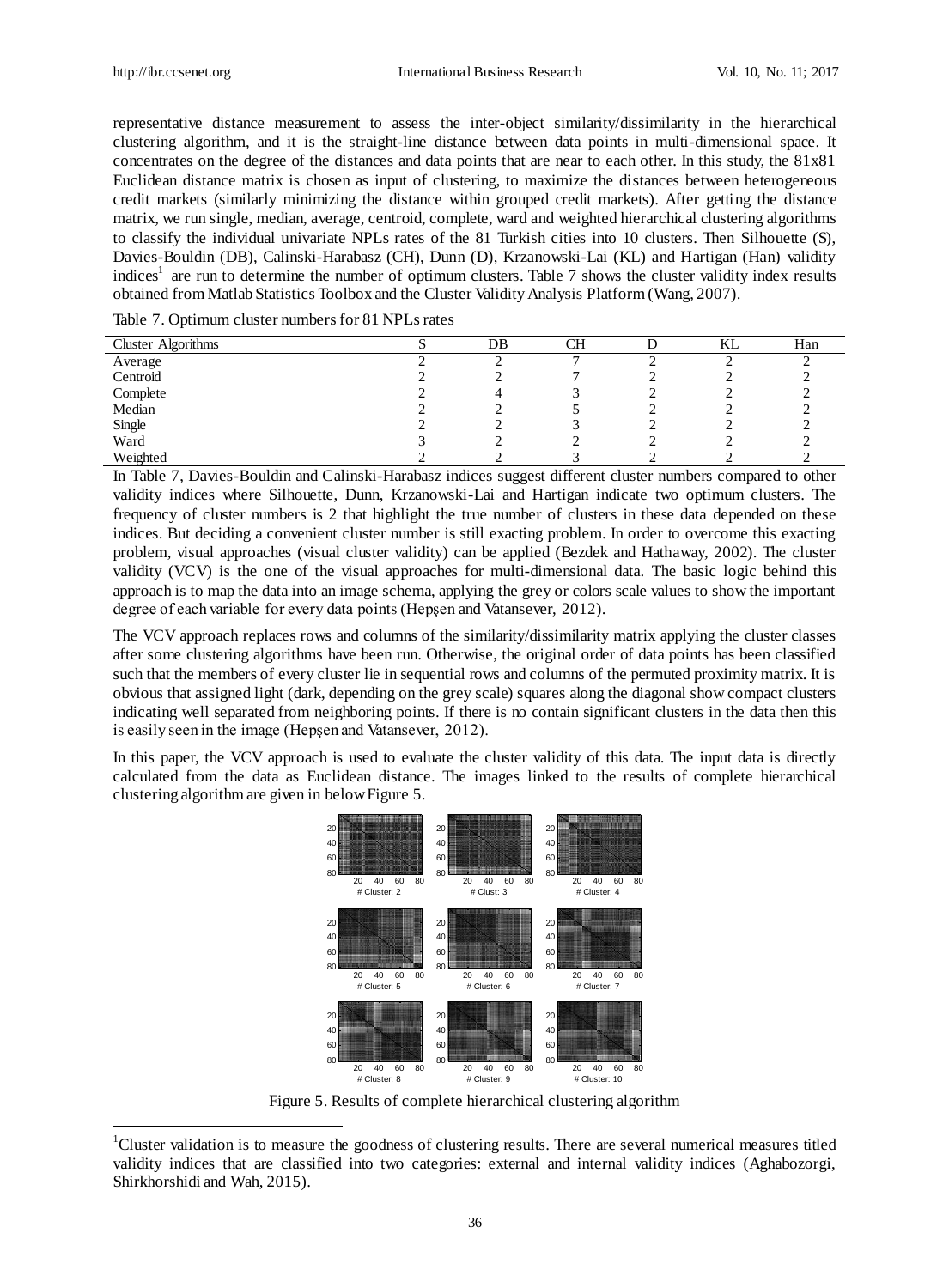It should be understood that, while the data are classified by  $2, 3, 4, 5, 6, 7, 8, 9$  and 10; this will not inevitably be indicated in unsupervised clustering, e.g. there may not be enough features to allow the cluster. We can notice the unclear area in the large dark block with fuzzy boundaries which means the cluster may consist of two or more overlapped clusters in it with very similar association to each other in Figure 5. Moreover, it is also given that there are three cluster blocks where diagonal dark blocks are clearer. That gives we have three optimum clusters on this data set. Figure 7 gives the dendrogram of "Complete" hierarchical cluster algorithm and each color displays each cluster sets for NPLs rates in Turkish credit market.

It is also important to test the how clusters differ from each other. To do this, a one-way ANOVA is done on the data set as shown in table 8.

Table 8. ANOVA test results for clusters

| Source SS df            |  | MS F | Prob>F                                          |
|-------------------------|--|------|-------------------------------------------------|
|                         |  |      |                                                 |
|                         |  |      | Groups 1182.41  2 591.205  291.86  1.37233e-112 |
| Error 4259.9 2103 2.026 |  |      |                                                 |
| Total 5442.31 2105      |  |      |                                                 |

A high value of F-ratio and a low significance value imply that there is a large difference between means of clusters. As can be seen from table 8, the means for three clusters are quite different (meaning clusters are statistically different from each other). This result, however, does not provide more information on which group means are different. From this point, it is a necessity to determine whether all clusters are different each other. In order to make a multiple comparisons, [Tukey,](http://www.mathworks.com/help/stats/multiple-comparisons.html#bum7ugv-1) Benferroni, Dunn and Sid &, [Fisher](http://www.mathworks.com/help/stats/multiple-comparisons.html#bum7uib-1) and [Scheffét](http://www.mathworks.com/help/stats/multiple-comparisons.html#bum7ug8-1)ests are used. According to those test results, all clusters are statistically different from each other. Moreover, figure 6 shows the difference between clusters based on median and quantiles.



Figure 6. Boxplot for three clusters



Figure 7. Dendrogram of complete hierarchical clustering algorithms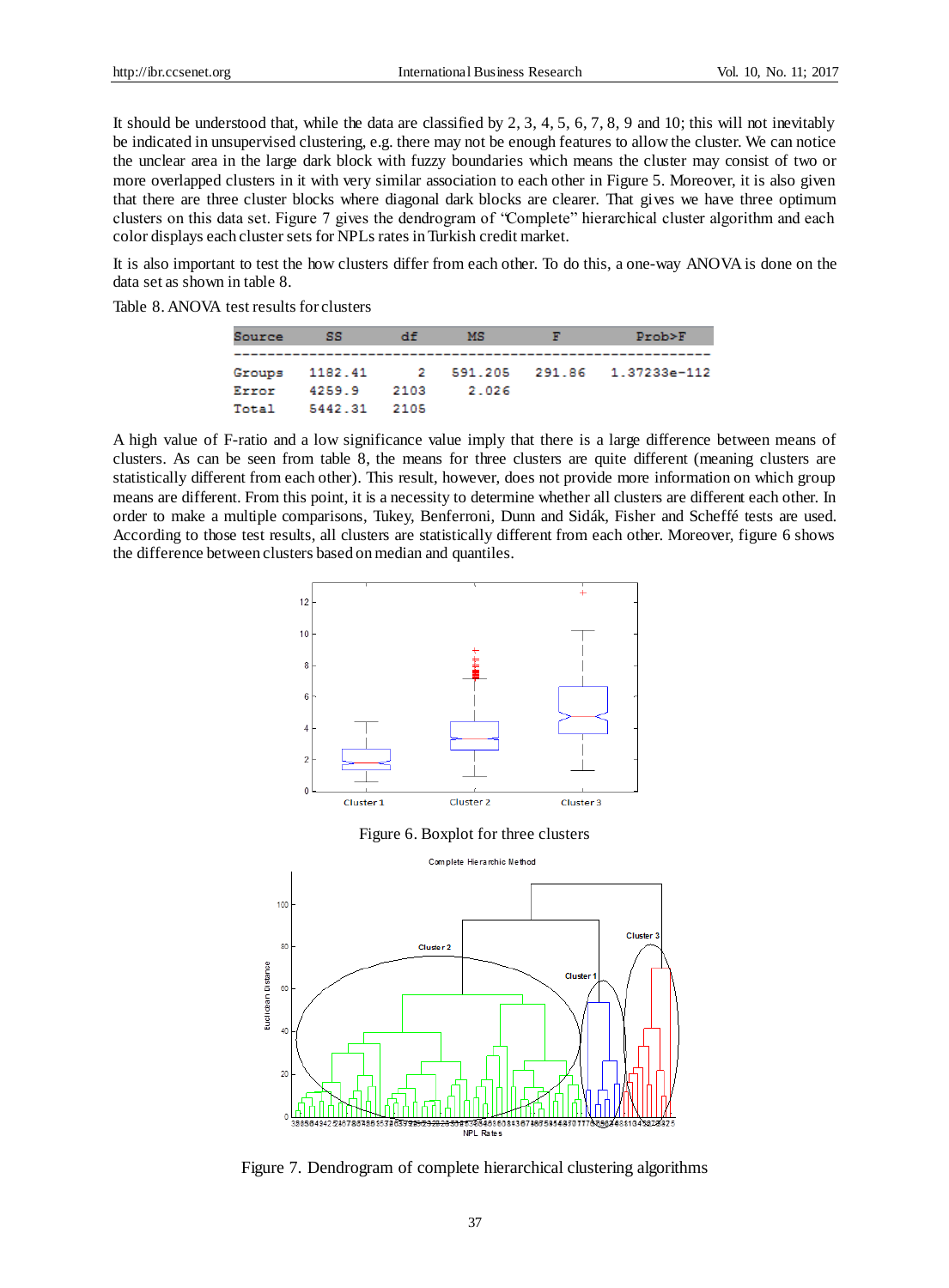The three – cluster partition of the cities reveal a clear NPLs rate separation of credit markets given in Table 10, 11 and 12. Cluster 1 is composed of 8 cities, which have the lowest NPLs rates over the period of 2007Q4 to 2014Q1. 62 cities are grouped in Cluster 2. The rest 11 cities belong to Cluster 3. In those cities, NPLs rates are separately higher than the other two clusters, so they are described "risky" credit market areas. In this investment viewpoint for NPLs rates minimization, sub-market divided by NPLs rates has little correlation themselves, so it can be the convenient standard for creditors to make right loans portfolio to diversify potential risks.

Table 9 shows the basic descriptive statistics for NPLs rates based on clusters. As can be noticed, the lowest risky cities are all in the cluster 1 (average 2.02%), while the third cluster has the highest risky cities (average 5.14%). Other side, high NPLs rates are related to higher level of risk (standard deviation). The highest level of risk is in cluster 3 (standard deviation 0.48%) and the lowest level of risk is in cluster 1 (standard deviation 0.32%).

| <b>Clusters</b>                                                                     | Average |                           | <b>Standard Deviation</b> |         |                           |  |
|-------------------------------------------------------------------------------------|---------|---------------------------|---------------------------|---------|---------------------------|--|
| Cluster 1                                                                           |         | 2,02%                     |                           | 0,32%   |                           |  |
| Cluster 2                                                                           |         | 3,65%                     |                           | 0.34%   |                           |  |
| Cluster 3                                                                           |         | 5,14%                     |                           | 0,48%   |                           |  |
| Table 10. Descriptive statistics of cluster 2 based on cities from 2007Q4 to 2014Q1 |         |                           |                           |         |                           |  |
|                                                                                     |         | Cluster 2                 |                           |         |                           |  |
| <b>Cities</b>                                                                       | Average | <b>Standart Deviation</b> | <b>Cities</b>             | Average | <b>Standard Deviation</b> |  |
| <b>ADIYAMAN</b>                                                                     | 3,13%   | 0,80%                     | <b>KARABUK</b>            | 4,08%   | 2,24%                     |  |
| <b>AFYONKARAHİSAR</b>                                                               | 3,55%   | 1,03%                     | <b>KARS</b>               | 4,39%   | 1,43%                     |  |
| AĞRI                                                                                | 3,99%   | 1,87%                     | <b>KASTAMONU</b>          | 2,70%   | 0,89%                     |  |
| <b>AKSARAY</b>                                                                      | 3,25%   | 0,82%                     | <b>KIRIKKALE</b>          | 4,29%   | 1,25%                     |  |
| <b>AMASYA</b>                                                                       | 3,37%   | 1,20%                     | KIRKLARELİ                | 3,75%   | 1,24%                     |  |
| <b>ANKARA</b>                                                                       | 3,25%   | 0.66%                     | KİLİS                     | 3,69%   | 1,29%                     |  |
| <b>ANTALYA</b>                                                                      | 3,87%   | 0.98%                     | <b>KOCAELI</b>            | 2,99%   | 1,00%                     |  |
| <b>AYDIN</b>                                                                        | 4,60%   | 1,71%                     | <b>KONYA</b>              | 3,93%   | 1,29%                     |  |
| <b>BALIKESIR</b>                                                                    | 3,30%   | 1,13%                     | KÜTAHYA                   | 4,78%   | 1,29%                     |  |
| <b>BARTIN</b>                                                                       | 3,77%   | 1,16%                     | <b>MALATYA</b>            | 3,16%   | 0.98%                     |  |
| <b>BATMAN</b>                                                                       | 3,87%   | 0.92%                     | <b>MANISA</b>             | 3,74%   | 1,33%                     |  |
| <b>BILECIK</b>                                                                      | 4,07%   | 1,46%                     | <b>MARDIN</b>             | 3,14%   | 0,61%                     |  |
| <b>BITLIS</b>                                                                       | 2,97%   | 1,74%                     | <b>MERSIN</b>             | 4,57%   | 1,24%                     |  |
| <b>BOLU</b>                                                                         | 2,89%   | 1,27%                     | MUĞLA                     | 4,24%   | 1,58%                     |  |
| <b>BURDUR</b>                                                                       | 3,62%   | 1,32%                     | <b>MUŞ</b>                | 4,09%   | 1,76%                     |  |
| <b>BURSA</b>                                                                        | 3,67%   | 1,36%                     | <b>NEVSEHIR</b>           | 3,56%   | 1,15%                     |  |
| CANAKKALE                                                                           | 3,62%   | 1,11%                     | ORDU                      | 3,43%   | 1,47%                     |  |
| <b>CANKIRI</b>                                                                      | 2,81%   | 1,00%                     | <b>OSMANIYE</b>           | 3,06%   | 0,84%                     |  |
| <b>CORUM</b>                                                                        | 3,11%   | 0,95%                     | RİZE                      | 2,88%   | 0,96%                     |  |
| <b>EDIRNE</b>                                                                       | 3,20%   | 1,04%                     | SAKARYA                   | 4,26%   | 1,57%                     |  |
| ELAZIĞ                                                                              | 3,38%   | 1,06%                     | <b>SAMSUN</b>             | 3,91%   | 1,66%                     |  |
| <b>ERZİNCAN</b>                                                                     | 2,91%   | 0,80%                     | <b>SİVAS</b>              | 4,36%   | 1,41%                     |  |
| <b>ERZURUM</b>                                                                      | 4,45%   | 1,96%                     | <b>SANLIURFA</b>          | 4,45%   | 1,08%                     |  |
| ESKIŞEHIR                                                                           | 2,96%   | 0,96%                     | <b>SIRNAK</b>             | 3,45%   | 0,84%                     |  |
| <b>GAZIANTEP</b>                                                                    | 3,66%   | 1,74%                     | TEKIRDAĞ                  | 4,04%   | 1,64%                     |  |
| GÜMÜŞHANE                                                                           | 3,39%   | 1,53%                     | <b>TOKAT</b>              | 3,69%   | 1,12%                     |  |
| <b>HAKKARI</b>                                                                      | 3,81%   | 1,65%                     | <b>TRABZON</b>            | 4,24%   | 1,51%                     |  |
| <b>ISPARTA</b>                                                                      | 3,31%   | 1,32%                     | <b>USAK</b>               | 4,19%   | 1,36%                     |  |
| <b>İSTANBUL</b>                                                                     | 3,70%   | 1,56%                     | <b>VAN</b>                | 3,34%   | 0,78%                     |  |
| <b>İZMİR</b>                                                                        | 4,61%   | 1,24%                     | YALOVA                    | 3,47%   | 1,25%                     |  |
| KAHRAMANMARAS                                                                       | 3,08%   | 1,19%                     | YOZGAT                    | 3,47%   | 0,54%                     |  |

Table 9. Descriptive statistics of all clusters from 2007Q4 to 2014Q1

Table 11. Descriptive statistics of cluster 1 based on cities from 2007Q4 to 2014Q1

| Cluster 1       |         |                           |  |  |  |  |  |  |
|-----------------|---------|---------------------------|--|--|--|--|--|--|
| <b>Cities</b>   | Average | <b>Standard Deviation</b> |  |  |  |  |  |  |
| BİNGÖL          | 1.41%   | 0,31%                     |  |  |  |  |  |  |
| <b>HATAY</b>    | 2,38%   | 0,76%                     |  |  |  |  |  |  |
| <b>KARAMAN</b>  | 2,10%   | 0,72%                     |  |  |  |  |  |  |
| <b>KIRSEHİR</b> | 2.12%   | 0,78%                     |  |  |  |  |  |  |
| NİĞDE           | 2,21%   | 0,76%                     |  |  |  |  |  |  |
| SİİRT           | 2,26%   | 1,40%                     |  |  |  |  |  |  |
| <b>SINOP</b>    | 2,45%   | 0,66%                     |  |  |  |  |  |  |
| <b>TUNCELI</b>  | 1.26%   | 0.39%                     |  |  |  |  |  |  |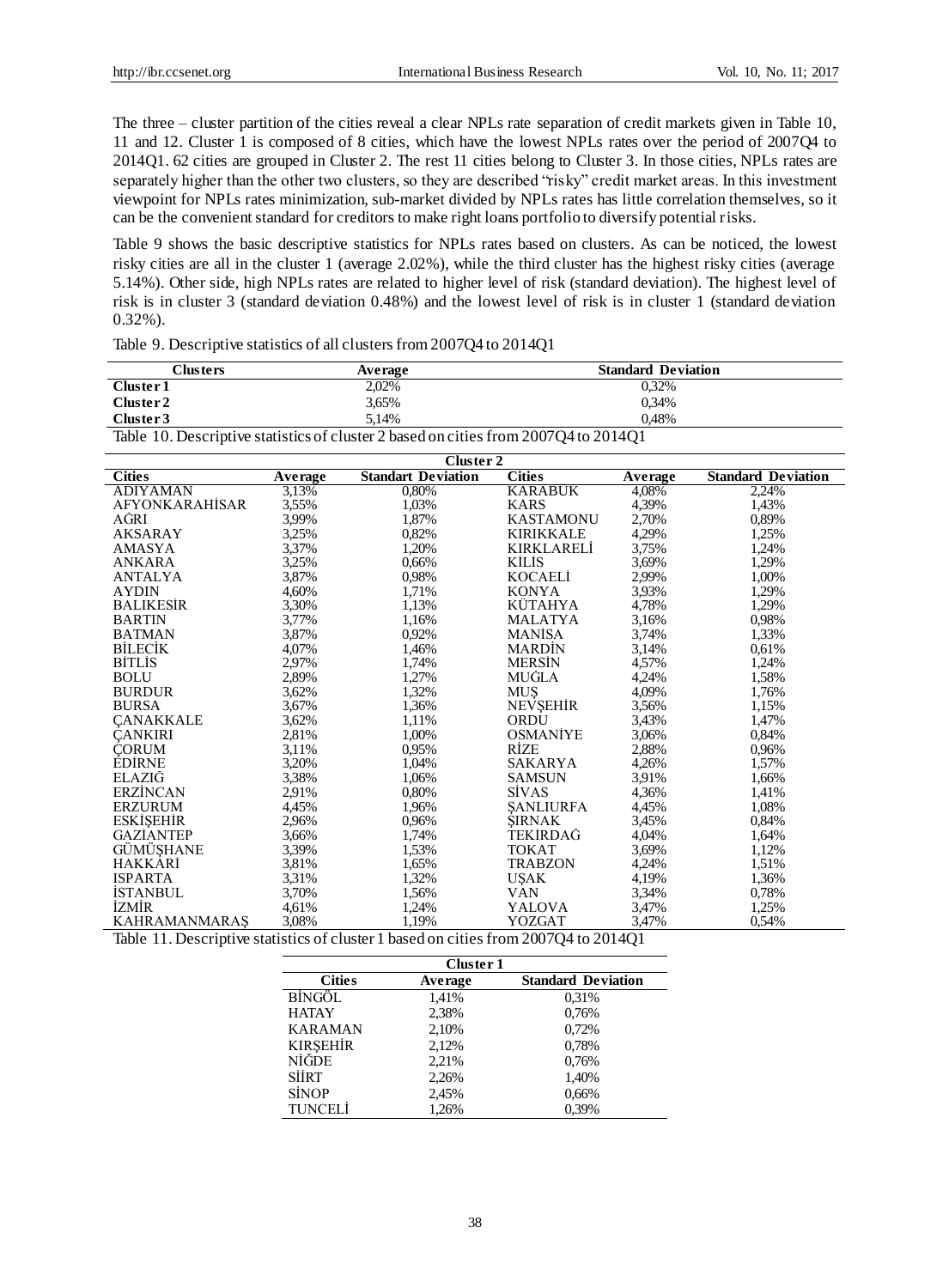| Cluster 3         |         |                           |
|-------------------|---------|---------------------------|
| <b>Cities</b>     | Average | <b>Standard Deviation</b> |
| <b>ADANA</b>      | 5.09%   | 1,16%                     |
| ARDAHAN           | 4,79%   | 2.58%                     |
| <b>ARTVIN</b>     | 5,07%   | 1,92%                     |
| <b>BAYBURT</b>    | 4,22%   | 2,44%                     |
| DENIZLI           | 6,07%   | 2,41%                     |
| <b>DİYARBAKIR</b> | 5.44%   | 1,21%                     |
| DÜZCE             | 5,37%   | 1.69%                     |
| <b>GIRESUN</b>    | 4,76%   | 1.39%                     |
| IĞDIR             | 5,54%   | 1,80%                     |
| <b>KAYSERI</b>    | 5,24%   | 2,17%                     |
| ZONGULDAK         | 4.95%   | 1.74%                     |

Table 12. Descriptive statistics of cluster 3 based on cities from 2007Q4 to 2014Q1

Different employment conditions can affect the NPLs ratio. Gamberea (2000); Chaibi and Ftiti (2015); Louzis, Vouldis and Metaxas (2010); Bofondi and Ropele (2011); Berge and Boye (2007) indicate that there is a positive relationship between NPLs rates and unemployment rates in the USA, France, Germany, Greece, Italy and Nordic countries, respectively. From this point, to get better understanding about the cities' NPLs dynamics, we look at 2013 unemployment rate at the on Table 13. As seen from the table, there is a negative correlation between NPLs rates and average employment rate in clusters. In conclusion, the credit risk is different under the different employment conditions.

Table 13.Average employment rate for clusters

| <b>Clusters</b> | <b>Average Employment Rate %</b> |  |
|-----------------|----------------------------------|--|
|                 | 48,46                            |  |
|                 | 46,11                            |  |
|                 | 43,95                            |  |
| Country Average |                                  |  |

Source: Turkish Statistics Institute

#### **6. Conclusion**

The existing literature is generally in interested in finding the effects of macroeconomic and bank-specific factors on NPLs rates. Besides those factors, NPLs rates may vary by region even under the same economic conditions. From this point, the aim of this study is to develop homogeneous credit risk groups for 81 cities in Turkey by running numerous hierarchical clustering algorithms.

This research adds to the literature in two aspects. First, it gives new information about Turkey's credit market in the context of risk diversification based on the different cities. Second, the time series clustering algorithms are discussed in this research gives a valuable guideline for bankers and financial intuitions for selecting proper market areas, to manage the potential geographical risk and define efficiently diversified credit politics.

Firstly, the empirical results of this research say the three different group partitions of the cities that declare a clear NPLs rates distinction of the credit market in Turkey. 8 cities are grouped in Cluster 1, which have the lowest NPLs rates (average 2.02% NPLs rate). Cluster 2 consists of 62 cities, which is the most crowded group. The rest 11 cities belong to Cluster 3. In those cities, NPLs rates are relatively higher than the other two groups (average 5.14% NPLs rate), so they are called risky credit market areas. On the other hand, high NPLs rates associated with higher levels of risk (standard deviation) and vice versa. Secondly, the results of this study could not be only practical for understanding the historical NPLs behaviors of cities, but also for banks and financial intuitions to make rational credit politics based on different geographic location conditions.

#### **Acknowledge**

This research has been supported by Yıldız Technical University Scientific Research Projects Coordination Department. Project Number: 2015-01-05-DOP02

#### **References**

- Adebola S. S., Wan Yusoff, S. B., & Dahalan, D. J. (2011). An ARDL Approach to the Determination of Non-Performing Loans. *Kuwait Chapter of Arabian Journal of Business and Management Review, 1*(2), 20-30.
- Aghabozorgi, S., Shirkhorshidi, A. S., & Wah, T. Y., (2015). Time Series Clustering A Decade Review. *Information Systems*, *53,* 16-38. <https://doi.org/10.1016/j.is.2015.04.007>

Banking Regulation and Supervision Agency. (2001). *Towards A Sound Turkish Banking Sector*. Retrieved from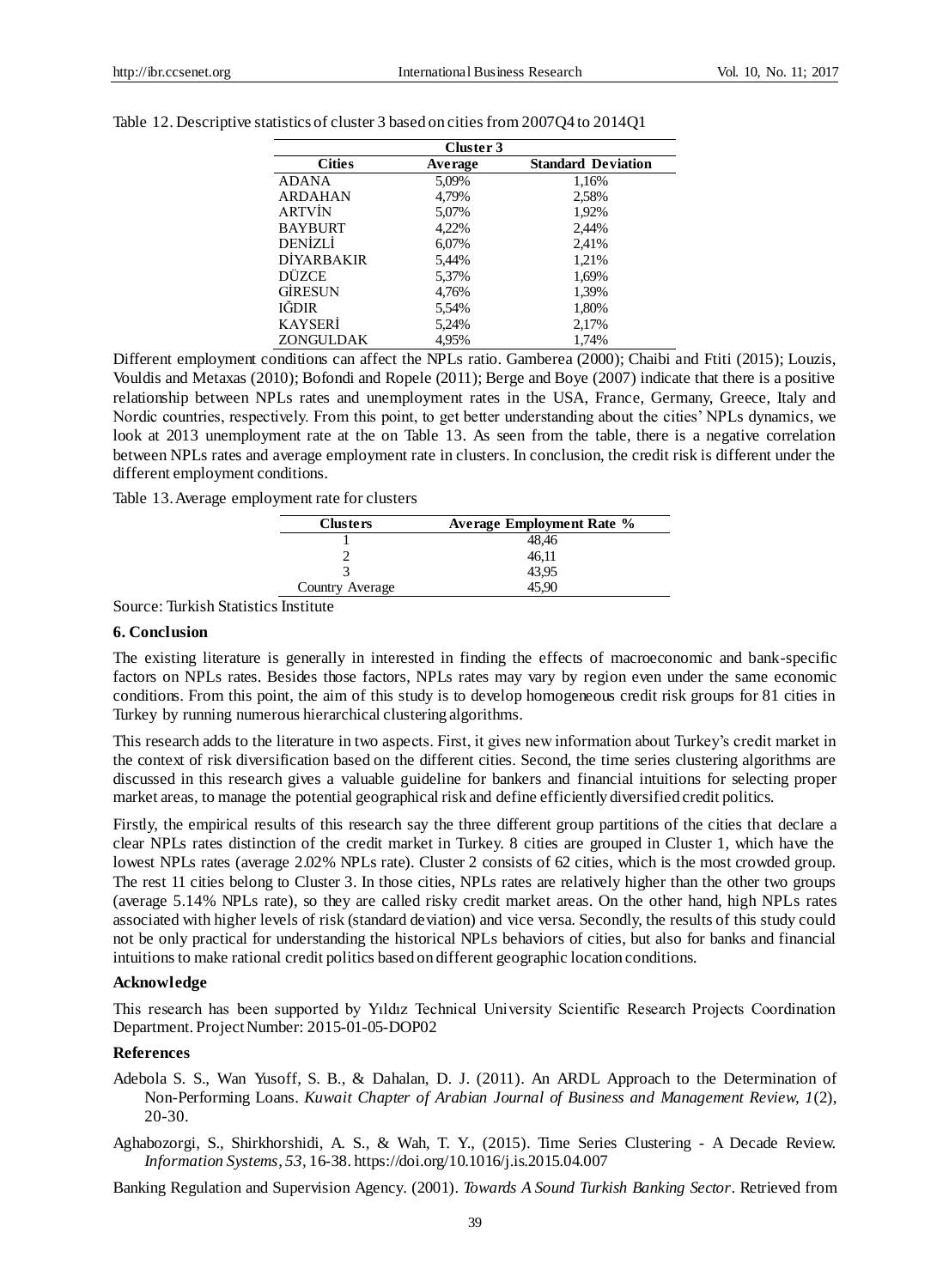[www.bddk.org.tr](http://www.bddk.org.tr/)

Banking Regulation and Supervision Agency. (2016, Aug). Data Retrieved fro[m http://ebulten.bddk.org.tr/finturk](http://ebulten.bddk.org.tr/finturk)

- Berge, T. O., & Boye, K. G. (2007). An Analysis of Bank's Problem Loans. *Norges Bank Economic Bulletin, 78,*  65–76.
- Bezdek, J. C., & Hathaway, R. J. (2002). VAT A Tool for Visual Assessment of (Cluster) Tendency. *Proceedings of the 2002 International Joint Conference o, Honolulu*, *3,* 2225-2230. <https://doi.org/10.1109/ijcnn.2002.1007487>
- Bofondi, M., & Ropele, T. (2011). Macroeconomic Determinants of Bad Loans: Evidence from Italian Banks. *Occasional Papers*, 89. <https://doi.org/10.2139/ssrn.1849872>
- Chaibi, H., & Ftiti, Z. (2015). Credit Risk Determinants: Evidence from a Cross-Country Study. *Research in International Business and Finance*, *19*(3), 165-171. <https://doi.org/10.1016/j.ribaf.2014.06.001>
- Dash, M., & Kabra, G. (2010). The Determinants of Non-Performing Assets in Indian Commercial Bank: An Econometric Study. *Middle Eastern Finance and Economics*, *7,* 94-106.
- Fofack, H. L. (2005). Non-performing loans in Sub-Saharan Africa: Causal Analysis and Macroeconomic Implications. *World Bank Policy Research Working Paper,* 3769. <https://doi.org/10.1596/1813-9450-3769>
- Gambera, M. (2000). Simple Forecasts of Bank loan Quality in the Business Cycle. *Emerging Issues Series*, Chicago, USA: Federal Reserve Bank of Chicago.
- Han, J., & Kamber, M. (2006). *Data Mining: Concepts and Techniques*. San Fransisco, USA: Morgan Kaufmann Publishers.
- Hepşen, A., & Vatansever, M. (2012). Using Hierarchical Clustering Algorithms for Turkish Residential Market. *International Journal of Economics and Finance*, *4*(1), 138-150. <https://doi.org/10.5539/ijef.v4n1p138>
- Hoggarth, G., Sorensen, S., & Zicchino, L. (2005). Stress Tests of UK Banks Using a VAR Approach. *Bank of England Working Paper*, 282. <https://doi.org/10.2139/ssrn.872693>
- Kalirai, H., & Scheicher, M. (2002). Macroeconomic Stress Testing: Preliminary Evidence for Austria. *Austrian National Bank Financial Stability Report,* 3.
- Keeton, W., & Morris, C. S. (1987). Why Do Banks' Loan Losses Differ? *Federal Reserve Bank of Kansas City, Economic Review*, *72*(5), 3-21.
- Keogh, E., & Kasetty, S. (2003). On the Need for Time Series Data Mining Benchmarks: A Survey and Empirical Demonstration. *Data mining and Knowledge Discovery*, *7*(4), 349-371. https://doi.org/10.1023/A:1024988512476
- Khemraj, T., & Pasha, S. (2009). The Determinants of Non-Performing Loans: An Econometric Case Study of Guyana, *The Caribbean Centre for Banking and Finance Bi-annual Conference on Banking and Finance*  (pp. 1-25), St. Augustine, Trinidad.
- Klein, N. (2013). Non-Performing Loans in CESEE: Determinants and Impact on Macroeconomic Performance. *IMF Working Paper*, 13(72). <https://doi.org/10.5089/9781484318522.001>
- Liao, T. W. (2005). Clustering of Time Series Data A Survey. *Pattern Recognition*, *38*(11), 1857-1874. <https://doi.org/10.1016/j.patcog.2005.01.025>
- Louzis, D., Vouldis, A., & Metaxas, V. (2011). Macroeconomic and Bank-Specific Determinants of Non-Performing Loans in Greece: A Comparative Study of Mortgage, Business and Consumer Loan Portfolios. *Journal of Banking and Finance*, *6*(4), 1012-1027. <https://doi.org/10.2139/ssrn.1703026>
- Salas, V., & Saurina, J. (2002). Credit Risk in Two Institutional Regimes: Spanish Commercial and Savings Banks. *Journal of Financial Services Research*, *22*(3), 203-224. https://doi.org/10.1023/A:1019781109676
- Shu, C. (2002). The Impact of Macroeconomic Environment on the Asset Quality of Hong Kong's Banking Sector, Hong Kong: *Hong Kong Monetary Authority Research Memorandums.*
- Siddiqui, S., Malik, S. K., & Shah, S. Z. (2012). Impact of Interest Rate Volatility on Non-Performing Loans in Pakistan. *International Research Journal of Finance and Economics*, *84,* 66.
- Sinkey, J. F., & Greenwalt, M. (1991). Loan-Loss Experience and Risk-Taking Behavior at Large Commercial Banks. *Journal of Financial Services Research*, *5,* 43-59. <https://doi.org/10.1007/bf00127083>
- The Banks Association of Turkey, Data Retrieved Augtos 1, 2016 fro[m https://www.tbb.org.tr/en/home](https://www.tbb.org.tr/en/home)